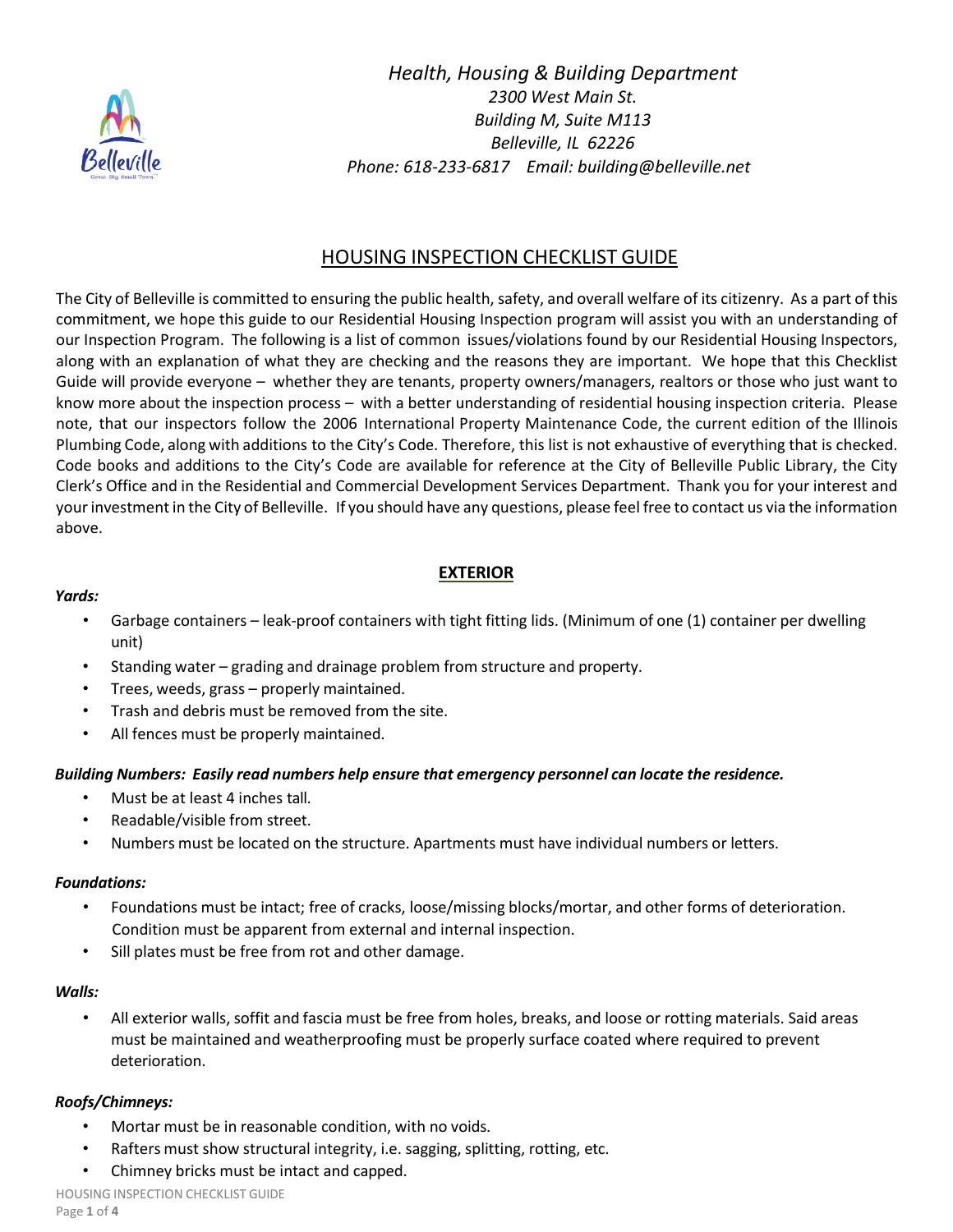#### *Stairs/Porches/Railings:*

- Must be uniform in dimension and free from deteriorated treads and risers.
- Handrails must be secured properly on any step having more than four risers.
- Handrails should be located 32" to 38" above stair tread.
- For landings/balconies over 30' high, guardrails are required.
- Must exhibit structural stability.

#### *Doors/windows:*

- All windows designed to open must be in proper operating condition.
- Each room must have one screen in good condition.
- Glass must not be cracked, broken, or missing.
- Doors must be fire rated between garage and living area.

#### *Accessory Structures:*

• Sheds/Garages – (same requirements as residence)

### **INTERIOR**

### *Walls/Ceilings:*

- Plaster must not be loose or missing.
- There must not be any evidence of roof leaks.
- Paint must be intact.
- Ceilings in garage below habitable area must be fire rated.
- Walls in attached garages must be fire rated.
- Window openings from living areas to attached garages must be covered with fire rated drywall

#### *Floors:*

- Bathroom and kitchen should be impervious to water.
- Flooring materials cannot be loose, damaged, or missing.
- Joist and columns must be intact for structural support.
- Carpet must be clean, secure, and intact.

#### *Stairs:*

• Same requirements as exterior stairs.

#### *Space/Occupancy:*

- All bedrooms must have a closet. Bedrooms cannot be used as a thoroughfare to other living spaces.
- Basement bedrooms must have ventilation, two (2) approved means of egress, and proper ceiling height.
- Window opening in basement bedroom must have 5.7 sq. ft. of openable area and no more than 44 inches from the floor to openable area.
- All bedrooms must also have a closet and at least one operable window with a screen.

#### *Sanitation/Kitchen:*

• Must have sink in proper operating condition, cabinets/shelves, counter, stove hook-up and refrigerator hookup.

### *Sanitation/Bathroom:*

- Bathrooms and all fixtures within must be free of leaking water lines and drainpipes and must have hot and cold water at normal pressure.
- Bathrooms must have privacy.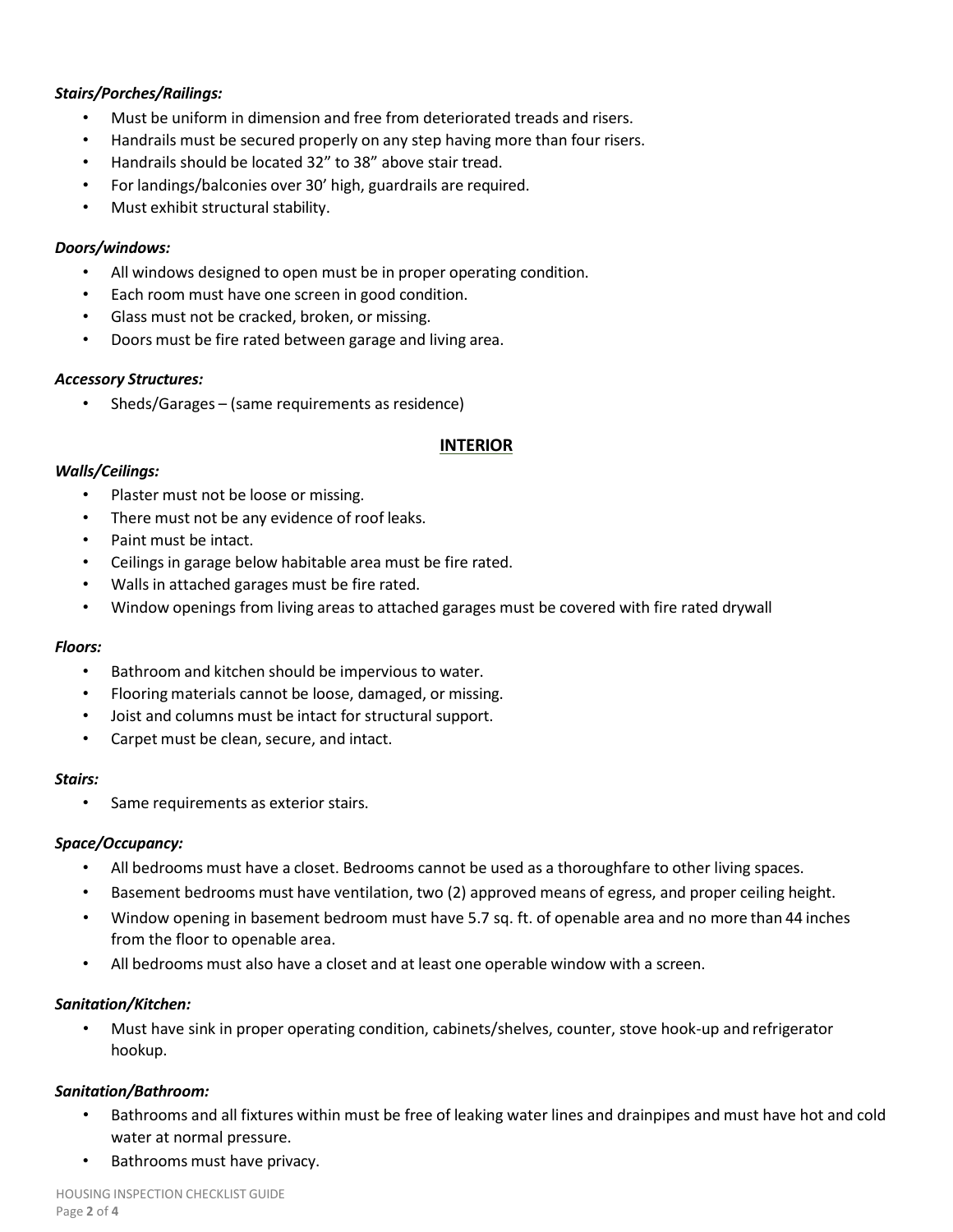Bathroom must have at least one (1) electrical receptacle. All must be GFCI protected.

## **PLUMBING – All plumbing must be protected from freezing**

### *Supply System:*

- All piping must be in working condition with no leaks, with all pipes anchored.
- Fixtures must be in working condition and operable at time of inspection.
- Hot water must be provided at the time of inspection.
- Backflow protection must be present on the exterior and interior hose bibs.

#### *Drainage System:*

• Piping must be in working condition with no leaks, with all piping anchored on the interior and exterior.

#### *Hot Water Heaters:*

- Drip tube must be installed within 6" above the of floor. These materials must be hard pipe or hard copper, not plastic. Drip tube must be the same diameter of the relief valve.
- Temperature and proper pressure relief valve is required.
- When venting for the hot water heater is connected to the chimney, screws must be secured at each joint and sealed in and around the chimney.
- The shutoff of the gas line dirt leg must be before the connection. The dirt leg must be located on a vertical drop from main gas line.
- Gas fired water heater must be elevated 18" above floor if installed in garage.
- An 18" fire rated wall surrounding the water heater may be approved in some situations.
- Expansion tank must be installed with water heater.

## **HEATING/MECHANICAL**

#### *Ventilation:*

- Kitchen must be properly ventilated.
- Bathroom must have a window with a screen and/or an exhaust fan.

#### *Heating/Mechanical Equipment:*

- Cold air returns must be located outside of furnace room.
- Gas fired furnaces are required to have a Belleville Switch/stack control switch.
- Clearances: Must meet minimum clearances from combustible material according to the manufacturers' installation instructions.

#### *Venting:*

- A minimum of a ¼ inch rise per foot is required on a flue pipe(s).
- Flue pipe(s) must have proper connection into the chimney.
- All flue pipe(s) must be properly sized as per the National Fuel Gas Code.
- Elbows in vent pipes must be properly installed in a fuel pipe system. The manufactured elbows may not be modified (cut-off).

#### *Electrical Service Equipment and Wiring:*

• SEE ELECTRICAL GUIDELINES

#### *Fire Protection Systems:*

- Smoke detectors must be present on every level including basements (mounted on ceiling) or on the wall as noted in the manufacturer's installation instructions.
- Exception: In unfinished attics smoke detectors are not required.
- Improper security screens or grill on windows.